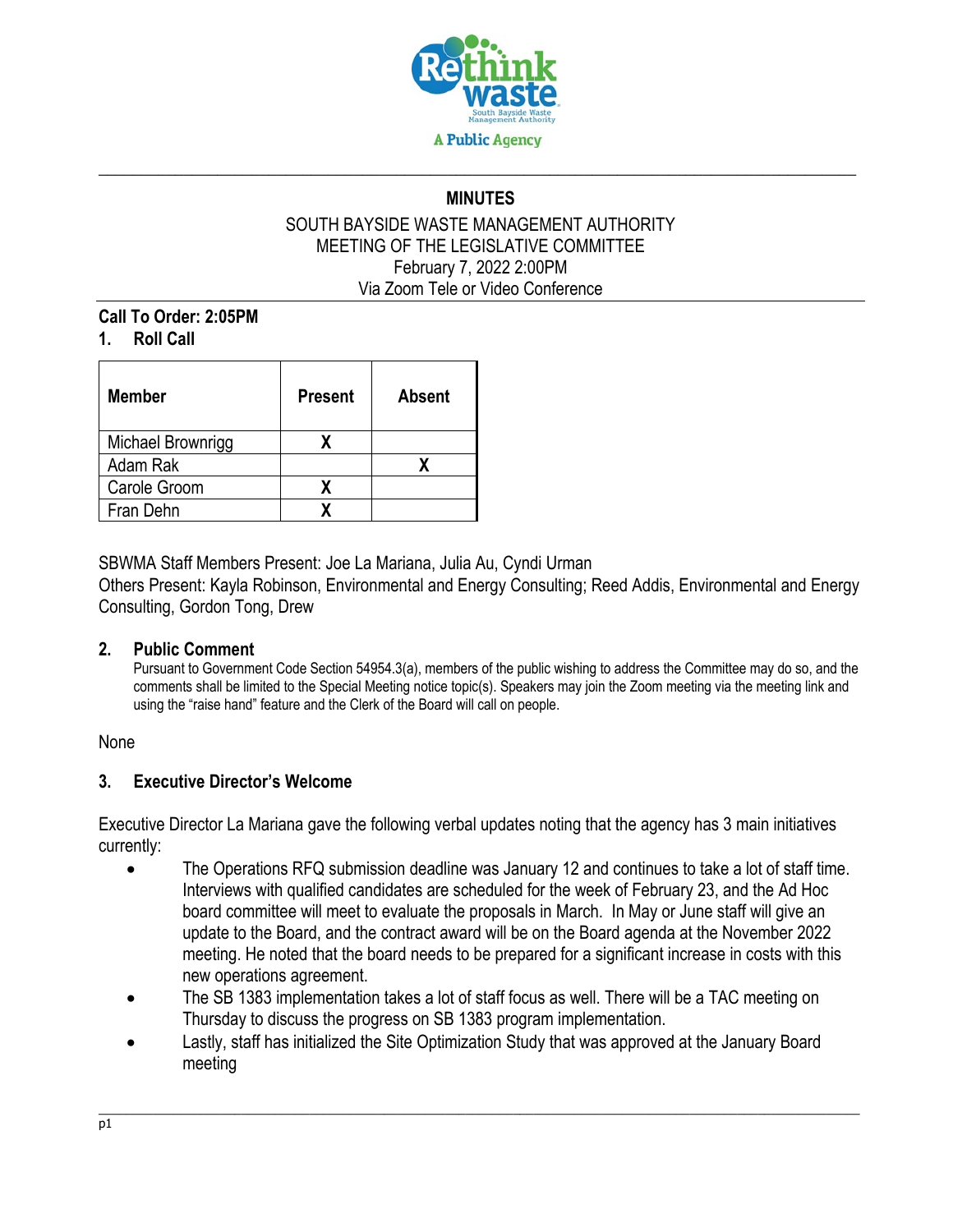# **4. Approval of Consent Calendar**

Consent Calendar item(s) are considered to be routine and will be enacted by one motion. There will be no separate discussion on these items unless members of the Committee, staff or public request specific items be removed for separate action. *Items removed from the Consent Calendar will be moved to the end of the agenda for separate discussion*.

A. Approval of the Minutes from the November 1, 2021 Legislative Committee Meeting

Motion/Second: Brownrigg/Dehn Roll Call Vote" 3-0-01

| <b>Member</b>     | Yes | No | <b>Abstain</b> | <b>Absent</b> |
|-------------------|-----|----|----------------|---------------|
| Michael Brownrigg | χ   |    |                |               |
| Adam Rak          |     |    |                |               |
| Carole Groom      | χ   |    |                |               |
| Fran Dehn         | χ   |    |                |               |

# **5. Legislative Updates from Environmental and Energy Consulting (EEC) and Committee Discussion**

Staff Au introduced Kayla Robinson from EEC.

Kayla gave an update on the legislative session timing noting that on January 3, California started the second year of a two-year cycle meaning that any bill that gets introduced this January, or that didn't reach completion last year must make it all the way through the process by September. February 18 is the deadline for introducing new bills.

EEC then gave the following updates on RethinkWaste's legislative priorities:

# **Batteries**

Senator Newman had authored a version of the battery bill last year and is re-introducing the legislation this year. Also, this year, Assemblymember Irwin has shown interest in the battery bill, so the bills will be introduced in the Senate and Assembly simultaneously to show that the battery recycling issue is a huge priority for the legislature. EEC has been working with key opposition groups to hammer out the details of the bill and so we will be introducing spot bills, which aren't fully written, but lays out a lot of the intent and priorities for the bills. Reed Addis added that the energy and effort that the SBWMA has put into this over the last two years, key opposition groups are actively engaging in the conversation, and with two different legislators making this a priority makes it feel like the battery bill is in a much better place this year and increases chances for success.

Member Brownrigg asked how many co-sponsors were there on the battery bill last year.

Kayla Robinson answered two, the California Product Stewardship Council, and Californians Against Waste.

Member Brownrigg noted that it is on us to increase the co-sponsorship of this bill to help.

Executive Director La Mariana noted that he did a telephone campaign to this effect last year but needs to step it up. He has also encouraged EEC to try to get formal support from the firefighter community.

Member Brownrigg directed staff to give committee and board members talking points to reach out to firefighter's associations, and a list of whose districts the other recycling facilities are in we could reach out to them politician to politician for more help.